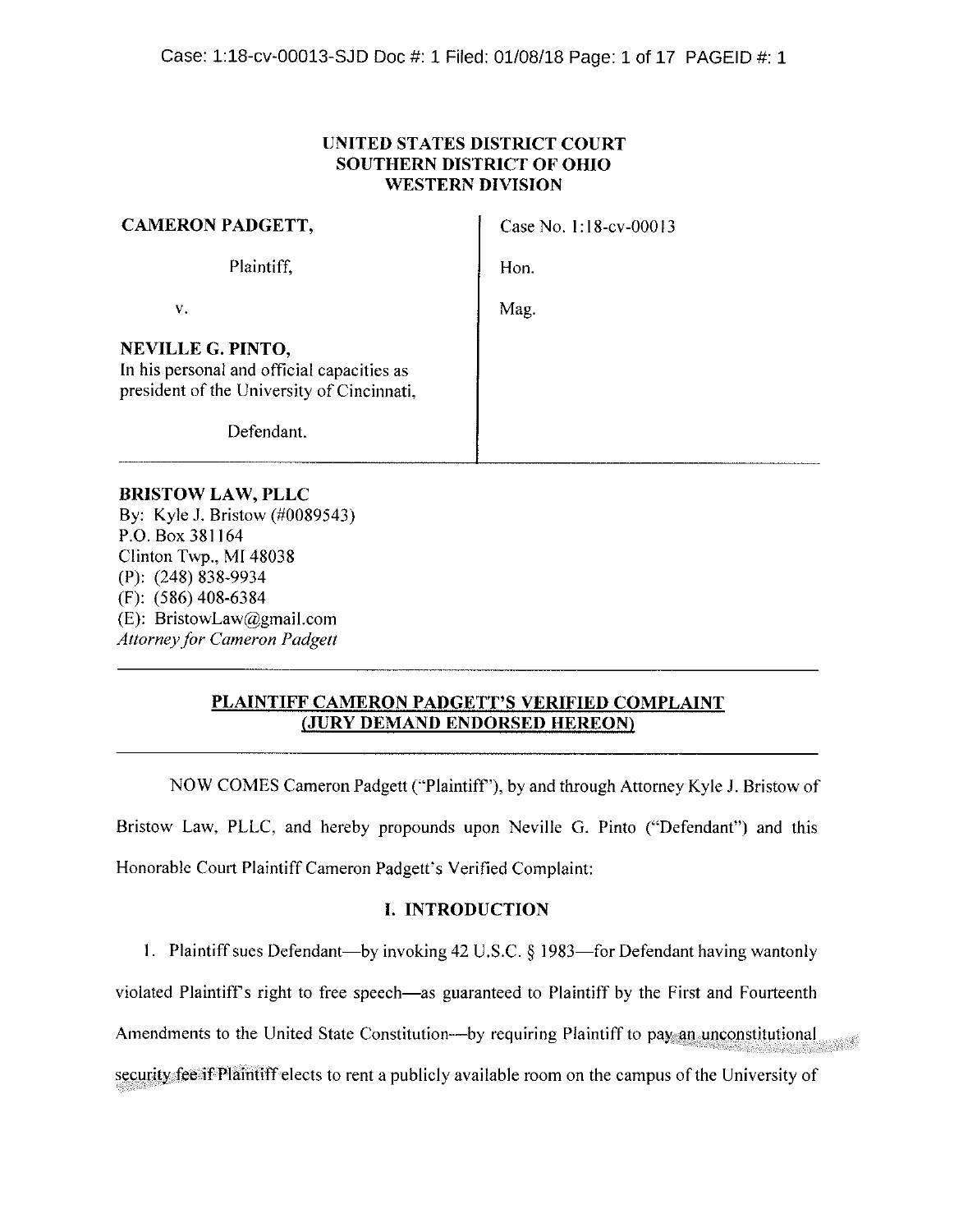Cincinnati ("UC") in order for Plaintiff to host Richard Spencer ("Spencer") of the National Policy Institute ("NPI") as a speaker—in addition to other speakers, including but not limited to Plaintiff—to share with attendees of said event their identitarian and Alt-Right political philosophies.

### 11. PARTIES

2. Plaintiff is an adult natural person, a citizen by birth of the United States of America. and a domiciliary of the State of Georgia.

3. Defendant is an adult natural person who is the president of UC and is ultimately responsible for all policies enacted and enforced at UC—including the deprivation of Plaintiff's constitutional rights challenged herein. Defendant is sued in his personal and official capacities as an agent of UC. At all times relevant to the instant controversy, Defendant acted under the color of state law.

#### III. JURISDICTION AND VENUE

4. This Court enjoys subject matter jurisdiction over the instant civil action because the controversy involves a federal question about Plaintiff's constitutional right to free speech being violated by Defendant. 28 U.C.C. §§ 1331, 1343, 2201; 42 U.S.C. § 1983.

5. This Court enjoys personal jurisdiction over Defendant because Defendant is subject to the jurisdiction of a court of general jurisdiction within the State of Ohio since Defendant is located in the State of Ohio and Defendant did and caused tortious injury to Plaintiff in the State of Ohio. Fed. R. Civ. P.  $4(k)(1)(A)$ ; R.C.  $\S$  2307.382(A)(3); R.C.  $\S$  2307.385.

6. Venue is appropriate with this Court because a substantial part of the events or omissions giving rise to Plaintiff's claims occurred in the Court's jurisdictional district. 28 U.S.C.  $\S$  $1391(b)(2)$ .

2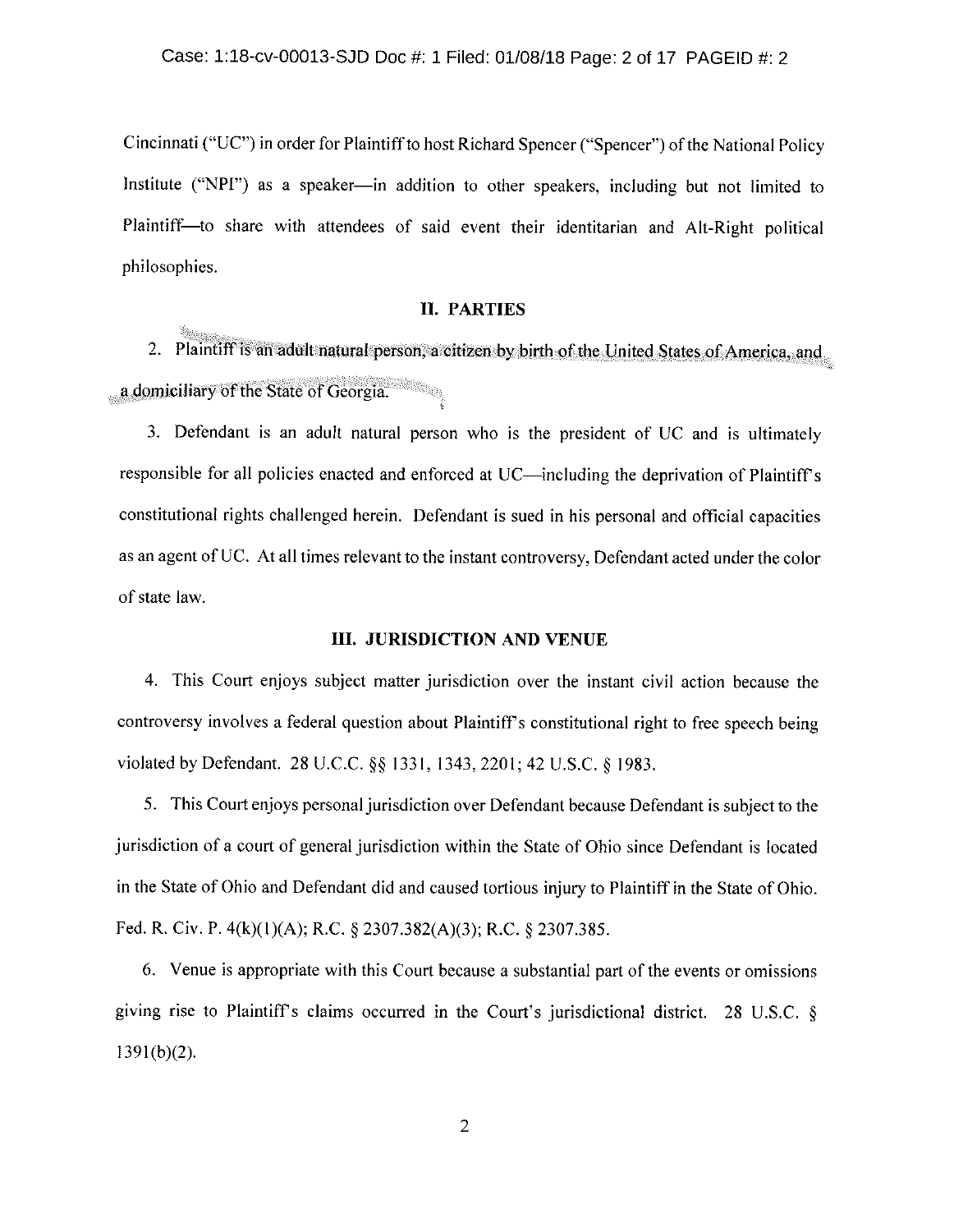#### IV. STATEMENT OF FACTS

7. Plaintiff is a student at Georgia State University who subscribes to identitarian philosophy. At all times relevant to the instant controversy, Plaintiff does not engage in or advocate criminal conduct.

8. Identitarian philosophy is a Eurocentric political ideology which advocates the preservation of national identity and a return to traditional Western values.

9. Plaintiff is a supporter of Spencer and Plaintiff has organized a number of events at college campuses at which Spencer and other identitarian and Alt-Right political activists invited by Plaintiff speak as Plaintiff's guests.

10. Alt-Right—an abbreviation of "alternative right"—is a Eurocentric political ideology which advocates the preservation of national identity, a return to traditional Western values, and advances European racial interests. Race-based preferential treatment for non-Europeans (a/k/a affirmative action), non-European immigration to European countries and their former colonies, international free trade agreements, radical feminism, sexual deviancy, and the ideology of multiculturalism are strongly criticized by adherents of Alt-Right philosophy.

11. Spencer is arguably the foremost advocate for Alt-Right philosophy in the world and is rapidly becoming a major figure in contemporary American politics. Spencer graduated from the University of Virginia with a Bachelor of Arts degree, the University of Chicago with a Master of Arts degree, and pursued a Ph.D. in modern European intellectual history at Duke University. At all times relevant to the instant controversy, Spencer does not engage in or advocate criminal conduct.

12. NPI is a think-tank based in City of Alexandria, Commonwealth of Virginia, for which Spencer serves as its figurehead. NPI promotes Alt-Right philosophy through its publications and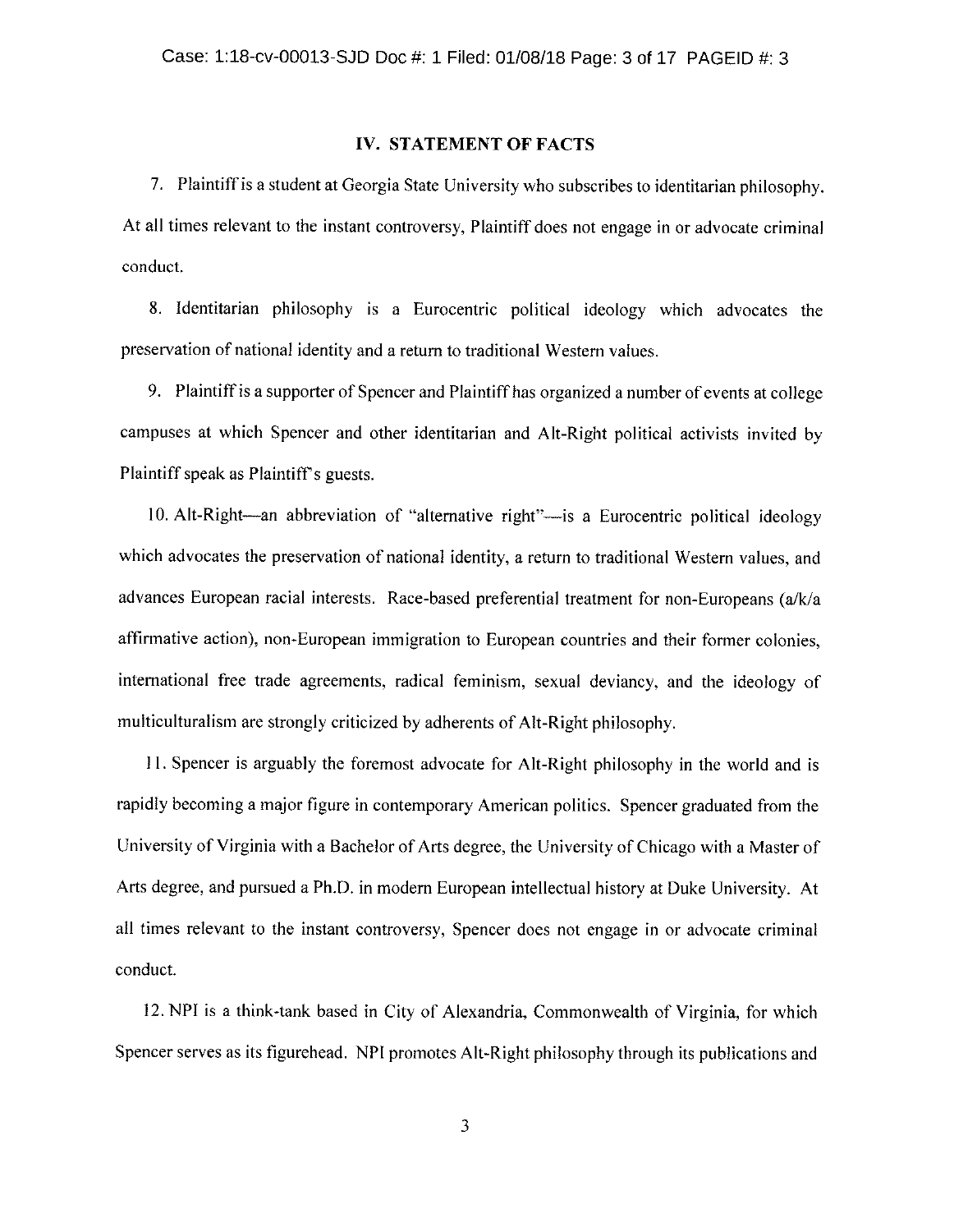# Case: 1:18-cv-00013-SJD Doc #: 1 Filed: 01/08/18 Page: 4 of 17 PAGEID #: 4

private and public events. At all times relevant to the instant controversy, NPI does not advocate criminal conduct.

13. Due to the political viewpoint of Plaintiff, Spencer, and NPI, people who are politically left-of-center find Plaintiff's, Spencer's, and NPI's constitutionally-protected political views to be objectionable. Activists affiliated with the Antifa political movement have previously violently attacked Spencer and Spencer's supporters at venues at which Spencer and Spencer's supporters peacefully assembled with the explicit goal of shutting down their events.

14. Antifa—an abbreviation of "anti-fascist"—is an unincorporated and international organization of radically left-wing activists who resort to violence as a matter of practice to try to oppress people of a right-of-center, identitarian, or Alt-Right political persuasion. Usually clothed in black and wearing masks to conceal their identities. Antifa activists routinely show up to politically right-of-center, identitarian, and Alt-Right events with baseball bats, knives, sticks, pepper spray, and other weapons to attack their political opponents. Antifa activists often throw water balloons filled with urine and other harmful objects at politically right-of-center, identitarian, and Alt-Right people without lawful justification.

15. UC is a public university principally located in City of Cincinnati, Hamilton County, State of Ohio. UC is organized under the laws of the State of Ohio pursuant to R.C.  $\S$ § 3361.01, et seq.

16. Defendant, as the president of UC, is—upon information and belief—the highest-ranking authority figure who makes and implements policy decisions for UC.

17. UC maintains a website at  $\langle \frac{https://www.uc.edu/eventservices/non-university.html \rangle$  at which venues on UC's campus are advertised as being publicly available for rent—which includes the Tangeman University Center, which Plaintiff attempted to rent for Plaintiff's planned event.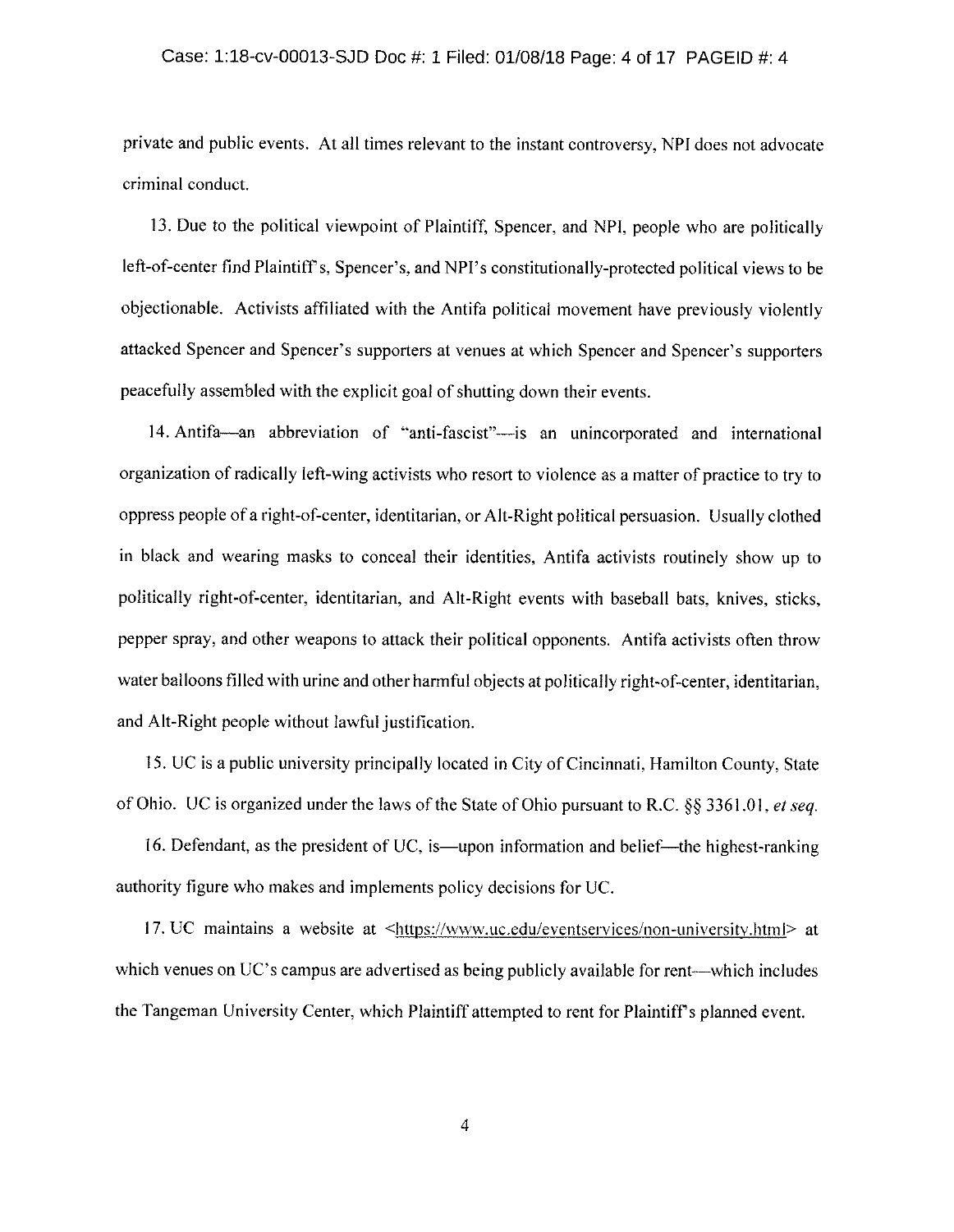18. On September 26, 2017, Plaintiff contacted UC to rent a publicly available room on UC's

campus for Plaintiff's planned event. Plaintiff was and is still prepared to pay the reasonable

rental fee for the room.

19. On September 26, 2017, Ethan Portune ("Portune") who works for UC's Conferences and

Event Services, sent an electronic mail to Plaintiff:

Hi Cameron,

Thank you for reaching out to the University of Cincinnati Conference and Event Services. In order to reserve Kingsgate you will need to contact Donald Lee Donald Lee  $\omega$  Marriott.com as we do not handle bookings there personally.

We also have an opening in our UC Great Hall on the date you requested that would fit your needs if you would like to book through us. I have attached the link below. that contains pictures of Great Hall if that might interest you. If you have any other questions please let me know.

\* \* \*

Thank you.

**Ethan Portune** 

20. On September 26, 2017, Plaintiff sent an electronic mail to Portune:

Ethan,

Thanks for reaching out so quickly. I think you are right. That would be a better venue to book.  $10/26$  from 7-9pm would be a good date for us also. The speaker Richard Spencer is controversial so I wanted to be clear on that. I am booking this space in my own capacity. Let me know what you think. You can put us in that time slot. Thanks, Cameron

21. On September 27, 2017, Portune sent an electronic mail to Plaintiff:

Hi Cameron,

Yes we would be able to book your event on 10/26, the rental fee is \$1500 for your event. If this works then I can begin to draft your contract and get that sent out. If you have any more questions please let me know.

Thank you,

anan<br>Mulaisip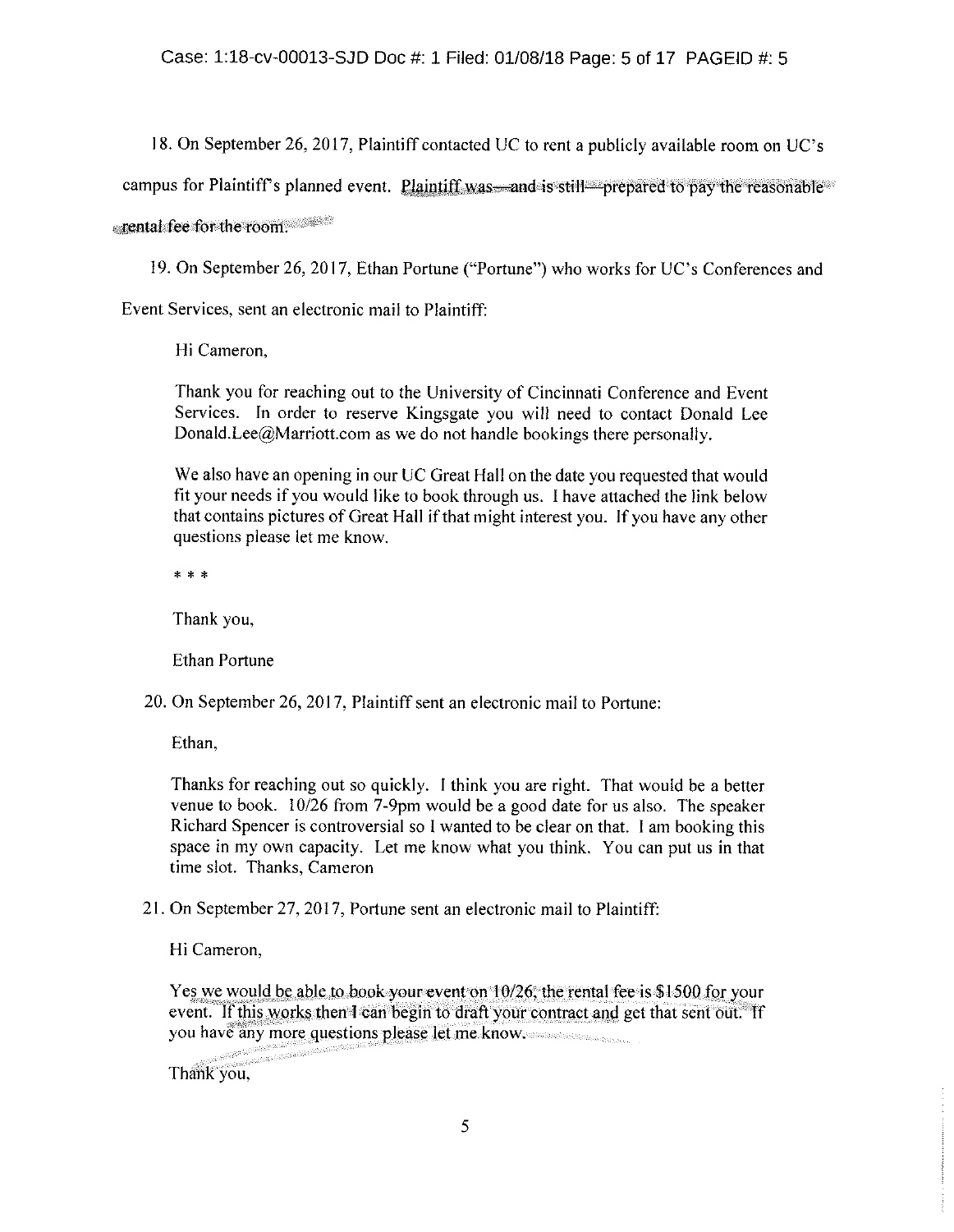#### Ethan Portune

22. On October 2, 2017, Miller sent Plaintiff an electronic mail:

Mr. Padgett,

I am writing to follow-up on your request submitted through the University's electronic scheduling system on September 26, 2017, to rent space at the University on October 26, 2017 from  $7:00-9:00$  pm. My understanding is that you originally requested space at the Kingsgate Marriott hut are also interested in the Tangeman University Center. Your request is currently pending. The University is assessing safety and logistical considerations in response to your request. We will contact you regarding your request once that assessment has been completed.

Thank you.

Jamie Miller, CMP

23. Upon information and belief, on October 12, 2017, the UC Board of Trustees ("UC Trustees") held a special, closed-door session that lasted for hours at which the UC Trustees discussed whether Plaintiff would be permitted to rent a publicly available room on UC's campus. Parker, T.J. "University of Cincinnati hasn't reached a decision about white nationalist speaker." http://www.wcpo.com/news/education/higher-education/uc-news/university-of-cincinnati-tomake-decision-on-white-supremacist-speaker-richard-spencer>. 13 October 2017.

24. UC has launched a website at  $\langle$ http://www.uc.edu/freespeech.html> on which UC informs the public about Plaintiff's request to rent a publicly available room at said university. On the website, Defendant published a statement—accessible at \ttp://www.uc.edu/freespeech/statements/president-letter.html>---in which Defendant acknowledged that Defendant is obligated to comply with the First Amendment to the United States Constitution by letting Plaintiff's planned event proceed.

25, UC, by and through Defendant, has in fact refused to permit Plaintiff to rent a publicly available room on UC's campus—unless Plaintiff pays an exorbitant fee for security—to exercise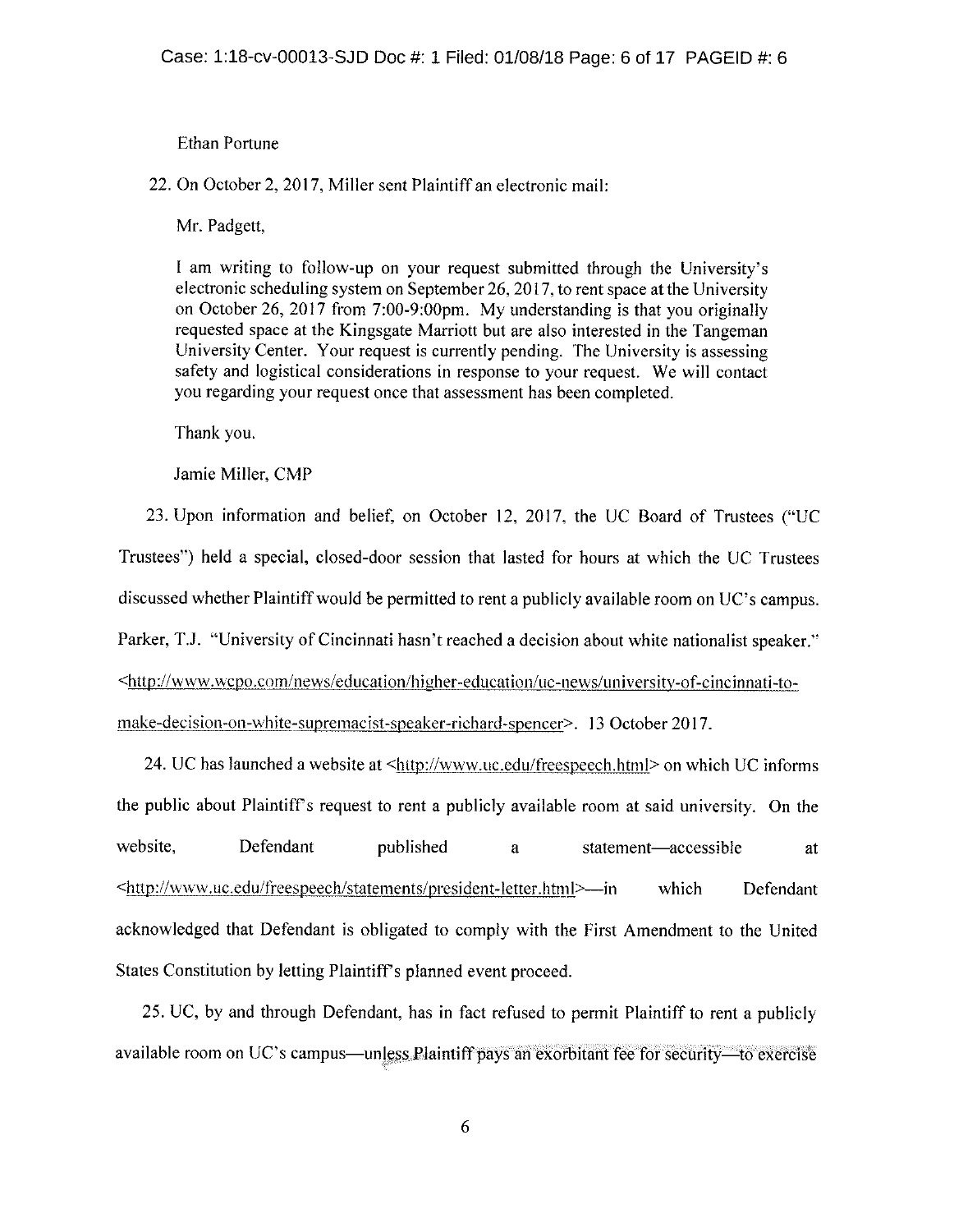Plaintiff's right to free speech at which Plaintiff would host identitarian and Alt-Right activists to speak about their political views.

26. On December 14, 2017, UC Vice President for Legal Affairs & General Counsel Lori A. Ross ("Ross") informed Plaintiff's undersigned attorney that Plaintiff could rent Zimmer Hall on March 14, 2018, from 10:30 a.m. until 12:30 p.m. if Plaintiff pays \$11,333.00 for the same.

27. By letter dated December 15, 2017, Ross informed Plaintiff's undersigned attorney that the rental fee for the room would be \$500 and that "security costs and fees" would amount to \$10.833.00. 

28. UC maintains a webpage at <http://www.uc.edu/publicsafety/services/specialevents/faq.html> at which UC informs the public that UC determines the cost of security fees for people to rent publicly available rooms on its campus in part by the criterions of "Is the event/speaker controversial?" and "Have any threats been received?" Such criterions constitute unconstitutional content discrimination—both facially and as-applied to Plaintiff.

29. The criterions used by UC to calculate the rental fees for events on its campus give unconstitutionally overly broad discretion to UC to assess security costs, and such is facially unconstitutional under the overbreadth doctrine.

30. The criterions used by UC to calculate the rental fees for events on its campus explicitly authorizes UC to "examine the content of the message conveyed, estimate the public response to that content, and judge the number of police necessary to meet that response"—which is unconstitutional content discrimination pursuant to Forsyth County v. Nationalist Movement, 505 U.S. 123, 123-124 (1992).

31. Defendant's decision to charge Plaintiff for security if Plaintiff is to rent a publicly available room on UC's campus due to the controversial subject matter of Plaintiff's proposed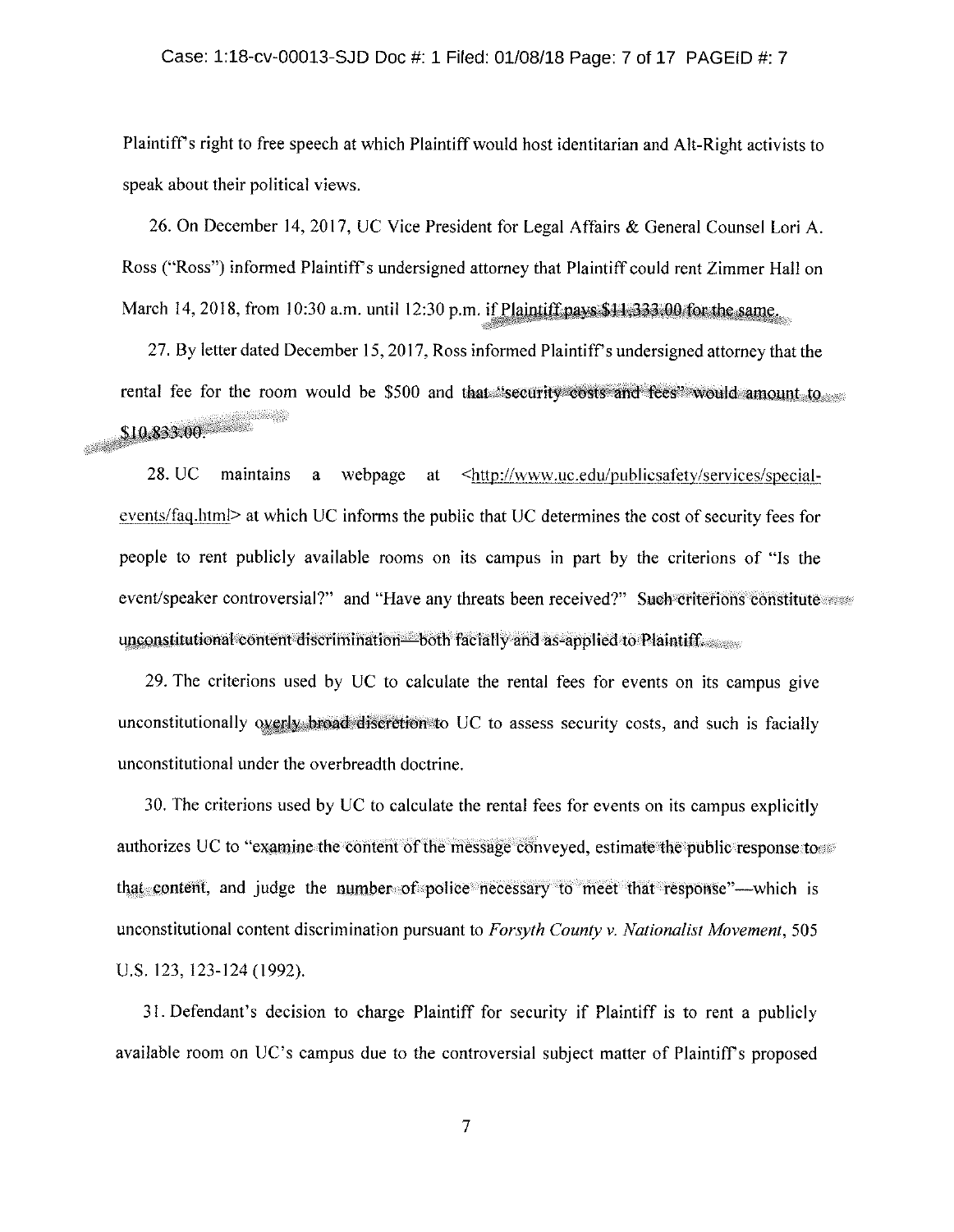### Case: 1:18-cv-00013-SJD Doc #: 1 Filed: 01/08/18 Page: 8 of 17 PAGEID #: 8

event and/or violence implicitly or explicitly threatened by politically left-of-center and Antifa protesters and not by the speakers of said event constitutes unconstitutional content discrimination in the form of a heckler's veto. See Forsyth County, supra; Sonnier v. Crain, 613 F.3d 436 (5<sup>th</sup>) Cir. 2010); Bible Believer's v. Wayne County, 805 F.3d 228, 247 (6<sup>th</sup> Cir. 2015).

32. Upon information and belief, there is an alarming trend in the United States of America in which politically right-of-center events hosted on the campuses of public universities require costly security measures to be utilized to try to prevent violent left-of-center political terrorists from causing property damage or personal injury to the event venues and people who are sympathetic with the speakers' right-of-center political views. For example, the University of Florida spent nearly \$600,000.00 to provide security for Spencer to speak there for two hours.<sup>1</sup> approximately \$600,000.00 was planned to be spent by the University of California-Berkeley for security for a brief speech by conservative commentator Ann Coulter,<sup>2</sup> the University of California-Berkeley spent approximately \$600,000.00 for security for a brief speech by conservative commentator Ben Shapiro,<sup>3</sup> and the University of California-Berkeley planned to spend upwards of \$1,000,000.00 for a brief speech by conservative commentator Milo Yiannopoulos.<sup>4</sup> If security costs could be passed on in whole or in part by universities to event

<sup>&</sup>lt;sup>1</sup> Calfas, Jennifer. "How Much White Nationalist Richard Spencer Is Costing the University of <http://time.com/money/4987460/how-much-white-nationalist-richard-spencer-is-Florida." costing-the-university-of-florida/>. 18 October 2017.

<sup>&</sup>lt;sup>2</sup> Schellong, Megan. "Here's how much security costs when an incentiary speaker comes to campus." <http://college.usatoday.com/2017/09/13/heres-how-much-security-costs-when-anincendiary-speaker-comes-to-campus/>. 13 September 2017.

Gecker, Jocelyn. "The Cost of Free Speech Isn't Cheap at UC Berkeley." <https://www.usnews.com/news/politics/articles/2017-09-14/uc-berkeley-under-tight-securityfor-conservative-speaker>. 15 September 2017.

<sup>&</sup>lt;sup>4</sup> Lerner, Kira. "Berkeley plans \$1 million spend on security for Milo Yiannopoulos' event amid massive budget cuts." <https://thinkprogress.org/berkeley-free-speech-cost-c140085b8cc0/>. 22 September 2017.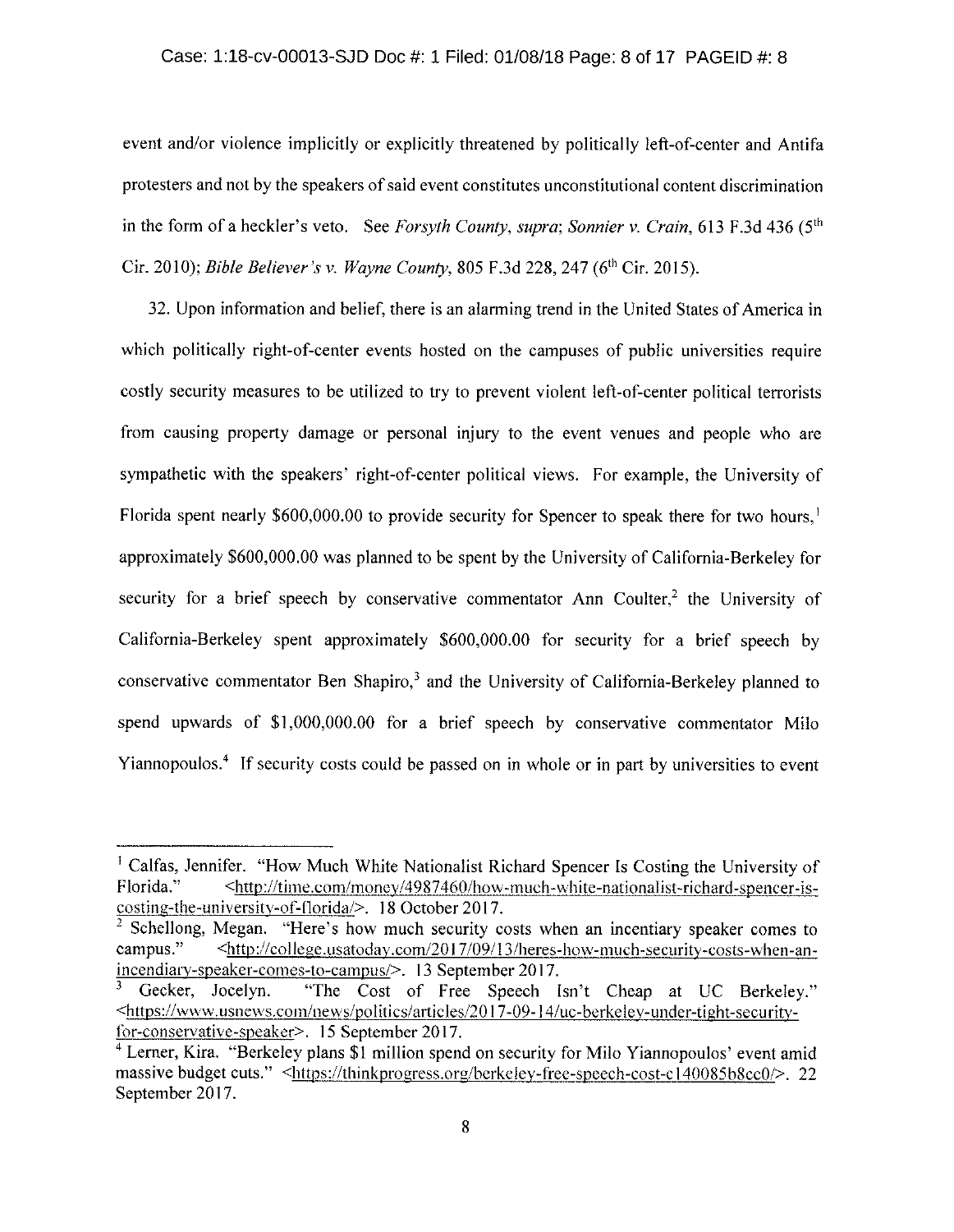# Case: 1:18-cv-00013-SJD Doc #: 1 Filed: 01/08/18 Page: 9 of 17 PAGEID #: 9

organizers who espouse politically right-of-center political ideas, then such would result in de facto censorship insofar as fewer----or no----right-of-center political events could occur on American college campuses due to the massive security costs that directly and proximately are a product of the reaction of violent politically left-of-center protesters.

33. Although Defendant apparently believes that Plaintiff's constitutionally-protected political ideas—and speech in support thereof—to be inflammatory, neither Plaintiff nor Spencer speak in a manner that "is directed to inciting or producing imminent lawless action and is likely to incite or produce such action." See Brandenburg v. Ohio. 395 U.S. 444 (1969).

34. Defendant has no reason to believe that Plaintiff, Spencer, or anyone else who Plaintiff would invite to speak at Plaintiff's planned UC event will in fact engage in and/or advocate offensive criminal misconduct at it.

35. Upon information and belief, Defendant finds identitarian and Alt-Right philosophy to be objectionable and is discriminating against Plaintiff therefor.

36. Plaintiff is neither an employee nor agent of Spencer or NPI. When Plaintiff contacts possible venues to inquire about renting publicly available rooms for Plaintiff's planned events to promote identitarian and Alt-kight philosophy. Plaintiff does so in Plaintiff's personal capacity. When Plaintiff corresponded with agents of UC, Plaintiff made it unequivocally clear that Plaintiff was attempting to rent a room in Plaintiff's personal capacity and not on behalf of Spencer or NPI. Had UC provided Plaintiff an acceptable contract for the requested room rental, Plaintiff fully intended to enter into it in Plaintiff's personal capacity, and Plaintiff would have himself paid for the rental of the room out of Plaintiff's personal finances. Defendant refused Plaintiff the opportunity for Plaintiff to exercise his own right to free speech by prohibiting Plaintiff from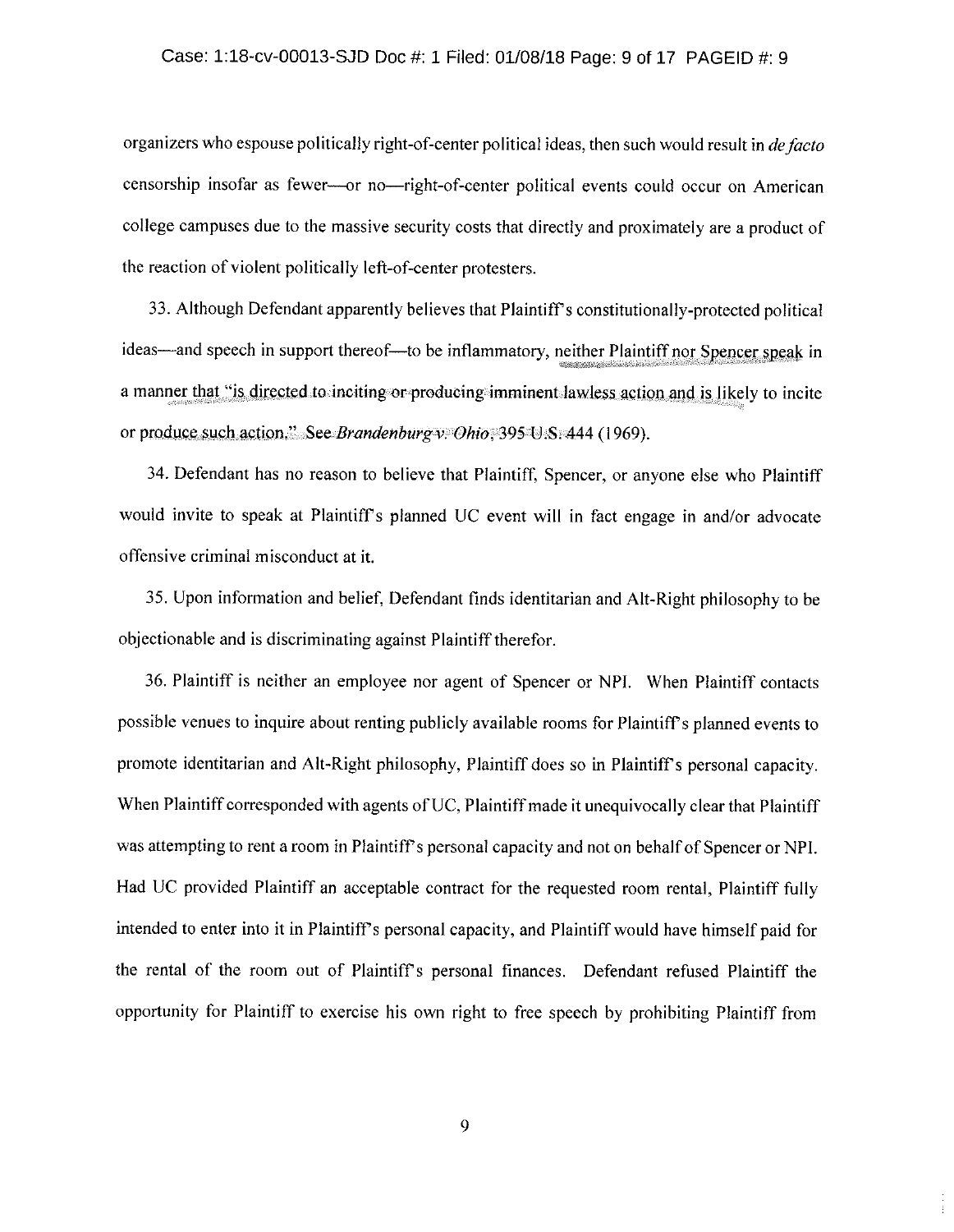# Case: 1:18-cv-00013-SJD Doc #: 1 Filed: 01/08/18 Page: 10 of 17 PAGEID #: 10

renting the room for the purpose intended by Plaintiff unless Plaintiff paid an unconstitutionally discriminatory fee for security.

37. To date, Plaintiff has arranged for Plaintiff, Spencer, and other invited guests to speak at Auburn University and the University of Florida. At these events, Plaintiff and other identitarian and Alt-Right political activists invited by Plaintiff to participate spoke about their philosophies. For example, at Auburn University, Spencer, Attorney Sam Dickson, and Michael "Enoch" Peinovich ("Peinovich") of The Right Stuff spoke, and at the University of Florida Peinovich, Elliott "Eli Mosley" Kline of Identity Evropa, Spencer, and Plaintiff spoke.

38. Spencer's April 2011 event at Providence College—which was organized by someone other than Plaintiff—can be viewed on YouTube at  $\frac{1}{100}$  -thttps://www.youtube.com/watch?v=Vw2V42KS1zc>. Other than Antifa activists showing up with a megaphone and briefly disrupting the event, the event otherwise proceeded without disruption.

39. Spencer's December 2016 event at Texas A&M University—which was organized by someone other than Plaintiff-can be viewed on YouTube at  $\frac{\text{th}}{\text{t}}/ \text{www. youtube.com/watch?v=wlbLNWIFEY0>}.$  Although there was some heckling at times, the event otherwise proceeded without disruption.

40. Plaintiff's April 2017 event at Auburn University can be viewed on YouTube at  $\frac{\text{th}}{\text{t}}$  -  $\frac{\text{th}}{\text{t}}}{\text{t}}$  this:  $\frac{\text{t}}{\text{t}}$  and  $\frac{\text{t}}{\text{t}}$  and  $\frac{\text{t}}{\text{t}}}{\text{t}}$  = 7 $\frac{\text{t}}{\text{t}}$  7 $\frac{\text{t}}{\text{t}}}{\text{t}}$  at times, the event otherwise proceeded without disruption.

41. Plaintiff's October 2017 event at the University of Florida can be viewed on YouTube at  $\le$ https://www.youtube.com/watch?v=UZK 999sTgU>. The event was disrupted due to politically left-of-center protesters repetitively chanting and yelling throughout the event and the police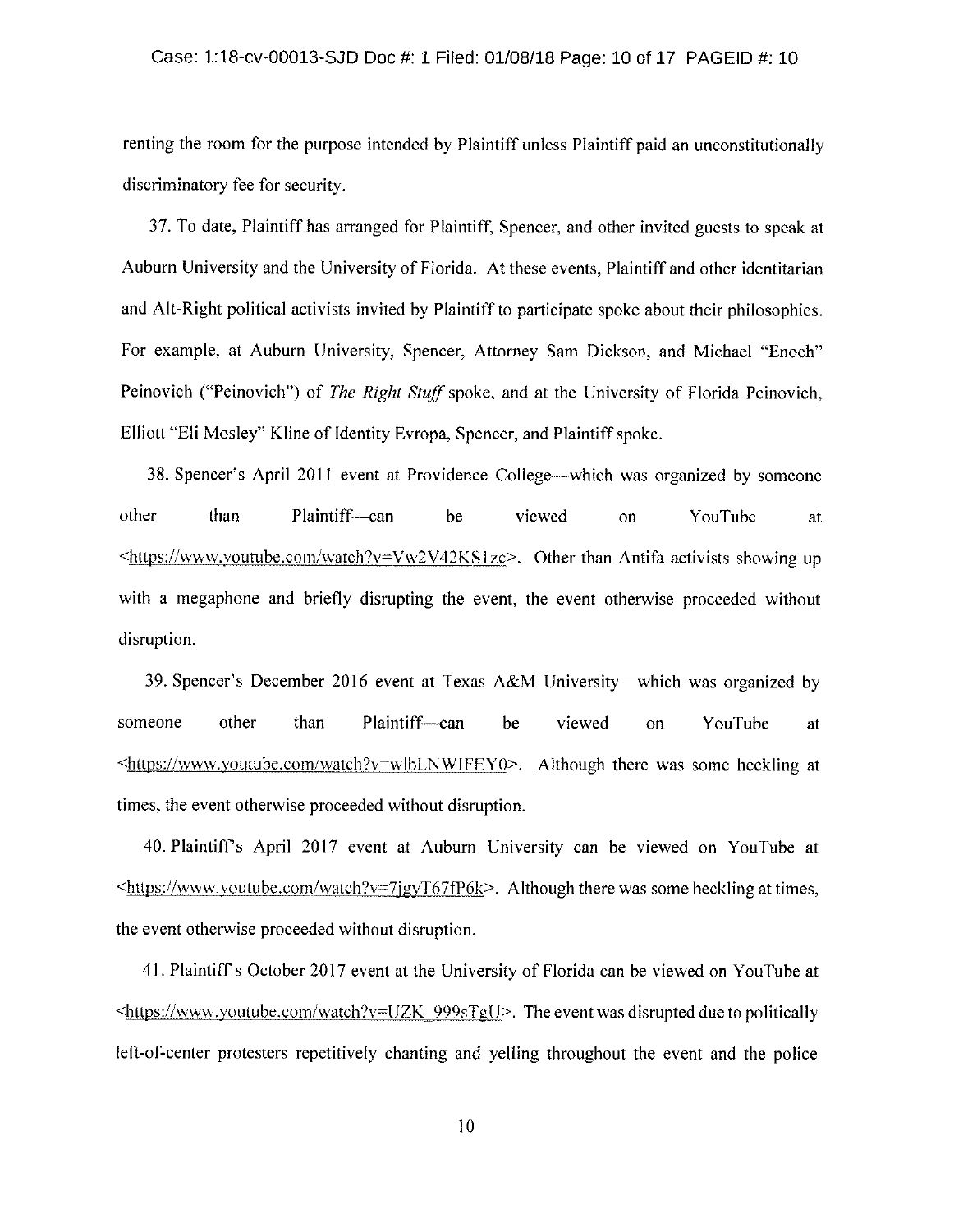#### Case: 1:18-cv-00013-SJD Doc #: 1 Filed: 01/08/18 Page: 11 of 17 PAGEID #: 11

officers at the event unconstitutionally refusing to maintain order so that the protesters could drown out the speakers' speeches.

42. Plaintiff desires to host Plaintiff's proposed event at UC so as to educate the students of UC and Ohioans in general about identitarian and Alt-Right philosophy. Plaintiff wants Plaintiff, Spencer, and Plaintiff's other invited speakers to be able to safely and meaningfully share with attendees of the event their political philosophies—and for people who are opposed to the speakers' ideas to have a meaningful opportunity to respectfully challenge the speakers during a question and answer session following the speakers' presentations. The best way by which Plaintiff can share Plaintiff's philosophy with UC students is by Plaintiff having Plaintiff's proposed event on UC's campus during the academic year.

43. Plaintiff is entitled to an award of punitive damages against Defendant because Defendant caused harm to Plaintiff that was malicious, oppressive, and/or in reckless disregard of Plaintiff's rights.

44. Defendant does not enjoy qualified immunity for Defendant's tortious conduct Defendant committed against Plaintiff, because the right of a citizen of the United States of America to speak about controversial political subject matter over the objection of people in opposition to the same who threaten disruption is clearly established constitutional law—and a price tag cannot be affixed to the exercise of the right to speak freely in the form of security costs being determined by the content of the speech or a community's hostile reaction to the same. See Forsyth County, supra; Sonnier, supra; Bible Believer's, supra; Smith v. Ross, 482 F.2d 33, 37 (6<sup>th</sup> Cir. 1973) ("[S]tate officials not entitled to rely on community hostility as an excuse not to protect, by inaction or affirmative conduct, the exercise of fundamental rights."); Tinker  $v$ . Des Moines Independent Community School District, 393 U.S. 503 (1969) (holding that the First Amendment applies to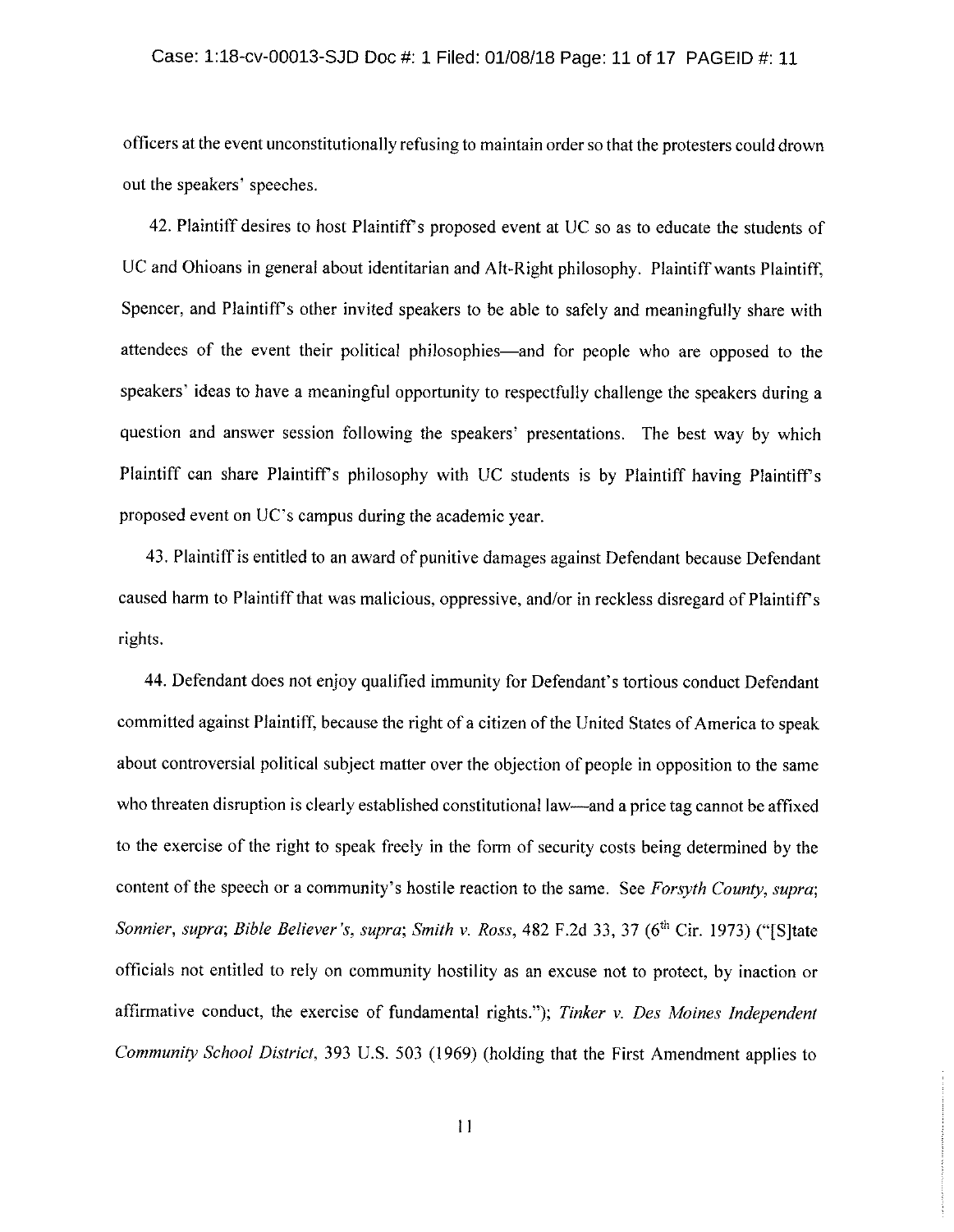public schools); Widmar v. Vincent, 454 U.S. 263 (1981) (holding that when a public university opens its facilities to the public for use, the university creates a forum subject to the First Amendment); *Rosenberger v. University of Virginia*, 515 U.S. 819 (1995) (holding that a public university may not discriminate against a point of view in a limited public forum such a university creates); Lamb's Chapel v. Center Moriches Union Free School District, 508 U.S. 384 (1993) (holding that a public school which opens its facilities to the public creates a limited public forum and the school cannot engage in viewpoint discrimination); McCauley v. University of the Virgin *Islands*, 618 F.3d 232 ( $3<sup>rd</sup>$  Cir. 2010) (providing an excellent summary of the clear differences between high schools and colleges and the important rationales underlying the different speech rights afforded to people at each); First Amendment to the United States Constitution; Fourteenth Amendment to the United States Constitution; see also "Guide to Free Speech on Campus, Second Edition." The Foundation for Individual Rights in Education. <https://dfkpq46c1l9o7.cloudfront.net/wp-content/uploads/2014/02/FIRE-Guide-to-Free-Speech-on-Campus-2nd-ed.pdf>.  $2012$ .

45. Irrespective of whether or not Defendant enjoys qualified immunity, "[q]ualified immunity only shields government officials from monetary damages, not from injunctive relief[.]" Ward v. Polite, 667 F.3d 727, 742 (6<sup>th</sup> Cir. 2012) (citations omitted).

### V. CAUSES OF ACTION

# **COUNT I** DEFENDANT VIOLATED PLAINTIFF'S FIRST AND FOURTEENTH AMENDMENT RIGHT TO FREE SPEECH 42 U.S.C. § 1983

46. The foregoing paragraphs of this Complaint are incorporated by reference as if each is fully set forth herein.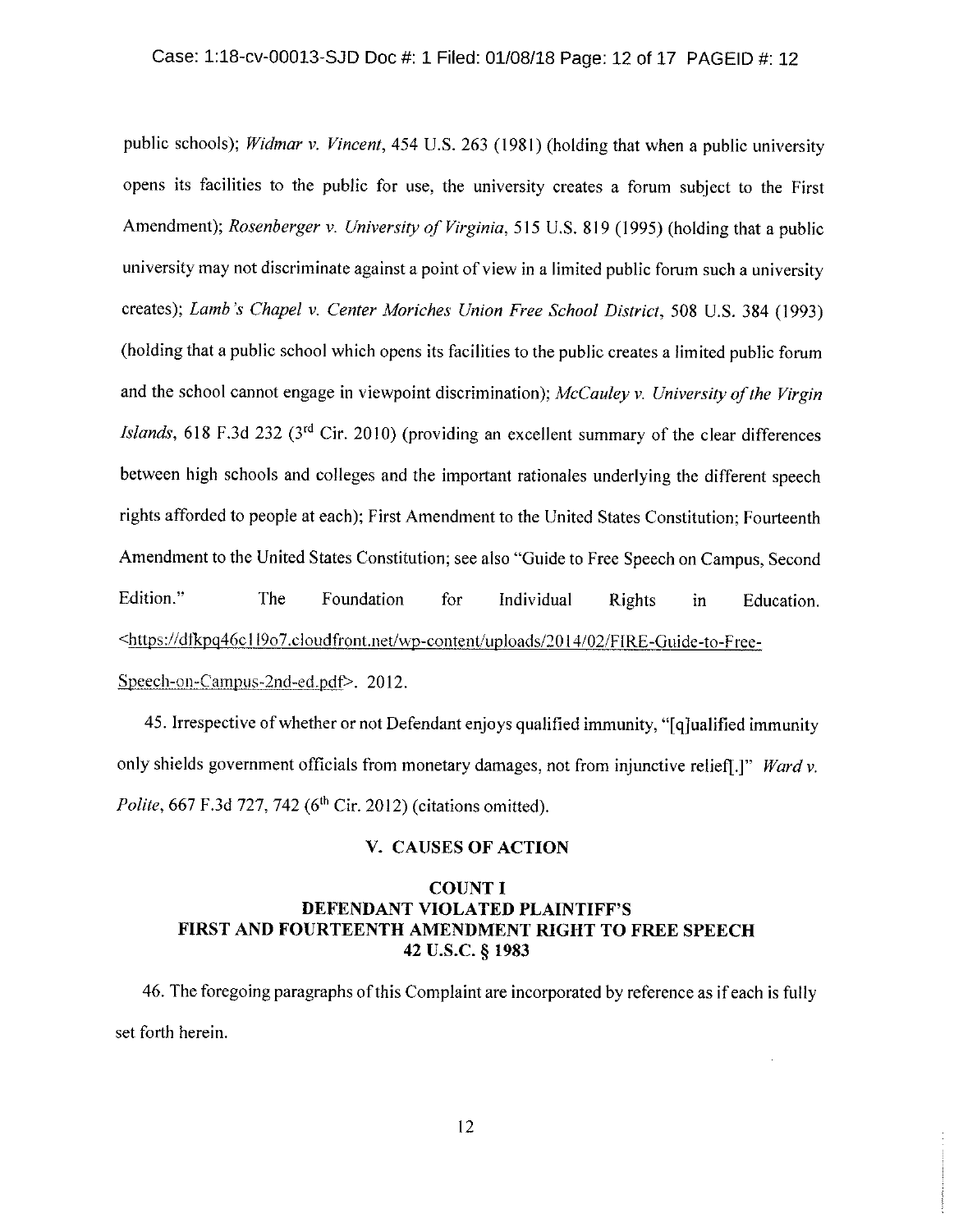47. Plaintiff is guaranteed the right to free speech pursuant to the First and Fourteenth Amendments to the United States Constitution.

48. Defendant violated Plaintiff's right to free speech by requiring Plaintiff to pay a nonnominal fee for security if Plaintiff elects to rent a publicly available room on UC's campus to host speakers—including Plaintiff, Spencer, and other identitarian and Alt-Right activists---to share with attendees of the planned event their identitarian and Alt-Right philosophies. The security fee was assessed due to the community's expected hostile reaction to the political viewpoint espoused by Plaintiff and/or the content of Plaintiff's planned event.

49. The criterions of "Is the event/speaker controversial?" and "Have any threats been received?" used by Defendant to assess security costs for UC events are facially unconstitutional insofar as such constitutes content discrimination and/or is overly broad. Furthermore, such criterions are unconstitutionally being applied to Plaintiff in the instant controversy.

50. Defendant's decision to impose upon Plaintiff a non-nominal—and cost-prohibitive security fee constitutes an unconstitutional prior restraint on speech.

51. Defendant acted under the color of state law.

52. Due directly and proximately to Defendant having violated Plaintiff's right to free speech, Plaintiff has and will continue to suffer injuries.

WHEREFORE, Plaintiff prays that this Honorable Court will enter judgment in Plaintiff's favor against Defendant by awarding Plaintiff: (1) a money judgment against Defendant—in Defendant's personal capacity—in the amount of two million dollars  $(\$2,000,000)$ —or any amount the factfinder deems just and proper—for general and punitive damages; (2) the reasonable attorney's fees and costs incurred by Plaintiff to prosecute the instant civil action pursuant to 42 U.S.C.  $\S$  1988(b); and (3) any and all further relief that can be awarded by law or equity.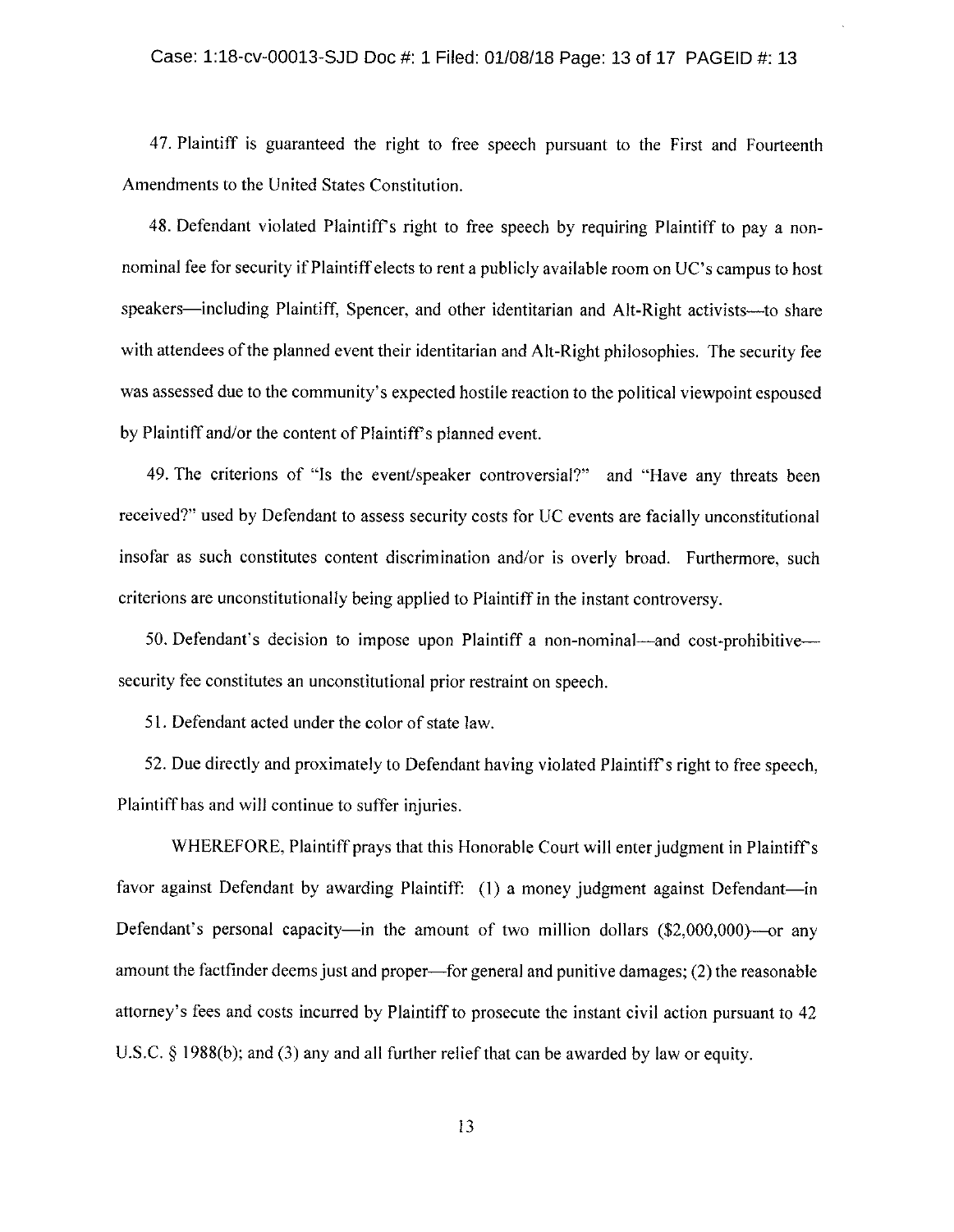### **COUNT II DECLARATORY AND INJUNCTIVE RELIEF**

53. The foregoing paragraphs of this Complaint are incorporated by reference as if each is fully set forth herein.

54. The Court can and should decree that Defendant violated Plaintiff's right to free speech by requiring Plaintiff to pay a non-nominal security fee—based in part upon the community's expected hostile reaction to the political viewpoint espoused by Plaintiff or the content of the proposed event's speech—to rent a publicly available room on UC's campus. See 28 U.S.C. §§ 2201 and 2202.

55. This Court can and should issue preliminary and permanent injunctions against Defendant whereby Defendant is ordered to permit Plaintiff to rent a publicly available room on the campus of UC for a reasonable rental fee to host speakers—including Plaintiff, Spencer, and other identitarian and Alt-Right activists—to share with attendees of the planned event their identitarian and Alt-Right philosophies without Plaintiff being required to pay for police protection or posting bond or providing insurance for the event and which also requires UC to maintain law and order via the use of law enforcement officers of its police department so as to protect the right of the attendees of the event to safely speak in a meaningful manner. See Fed. R. Civ. P. 65; Bible Believers, supra; Forsyth County, supra; Sonnier, supra; Ohio Republican Party v. Brunner, 543 F.3d 357, 361 (6<sup>th</sup> Cir. 2008) (describing elements for injunctive relief to be awarded); Solid Rock Foundation v. Ohio State University, 478 F.Supp. 96 (S.D. Ohio 1979) (using Sixth Circuit and Supreme Court case law to decide whether a preliminary injunction should issue for a First Amendment-related case involving a public university).

56. Plaintiff has a likelihood of success on the merits of Plaintiff's claim that Defendant violated Plaintiff's right to free speech.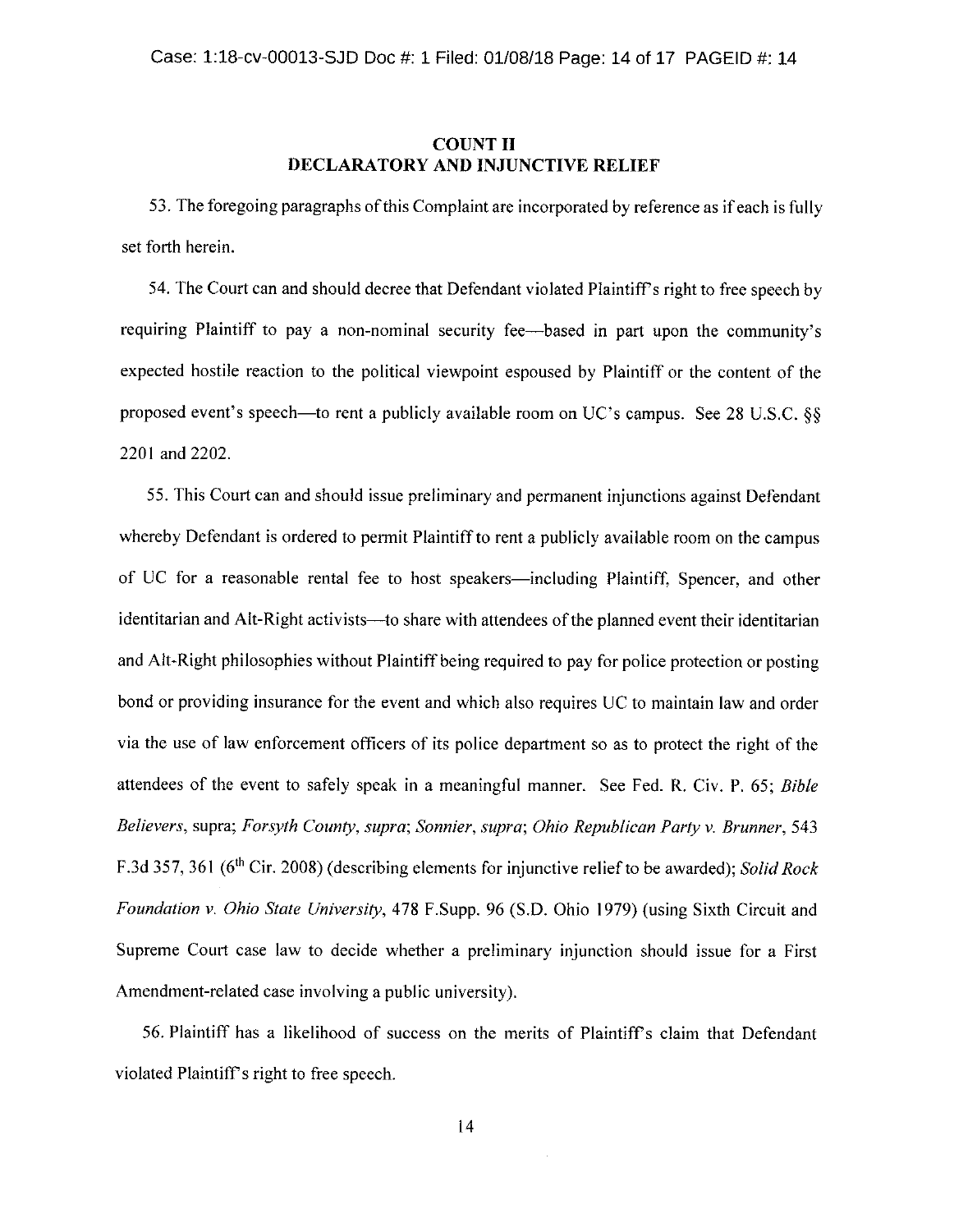57. Plaintiff will suffer irreparable harm in the form of Plaintiff's right to free speech being denied to him should the Court not grant Plaintiff injunctive relief. See Connection Distrib. Co. v. Reno, 154 F.3d 281, 288 ( $6<sup>th</sup>$  Cir. 1998) (recognizing that the loss of First Amendment rights, for even a minimal period of time, constitutes irreparable harm); Elrod v. Burns,  $427$  U.S. 347, 373 (1976) ("The loss of First Amendment freedoms, for even minimal periods of time, unquestionably constitutes irreparable injury.

58. The issuance of an injunction to permit Plaintiff to rent a publicly available room on the campus of UC for a reasonable rental fee to host speakers—including Plaintiff, Spencer, and other identitarian and Alt-Right activists—to share with attendees of the planned event their identitarian and Alt-Right philosophies without Plaintiff being required to pay for police protection or posting bond or providing insurance for the event and which also requires UC to maintain law and order via the use of law enforcement officers of its police department so as to protect the right of the attendees of the event to safely speak in a meaningful manner will not cause Defendant to suffer substantial harm because Defendant is required by constitutional law to do the same anyways.

59. The issuance of an injunction to permit Plaintiff to rent a publicly available room on the campus of UC for a reasonable rental fee to host speakers—including Plaintiff. Spencer, and other identitarian and Alt-Right activists—to share with attendees of the planned event their identitarian and Alt-Right philosophies without Plaintiff being required to pay for police protection or posting bond or providing insurance for the event and which also requires UC to maintain law and order via the use of law enforcement officers of its police department so as to protect the right of the attendees of the event to safely speak in a meaningful manner will serve the public interest because it is in the public's interest for the First and Fourteenth Amendments to the United States Constitution to be honored and not disregarded by governmental actors.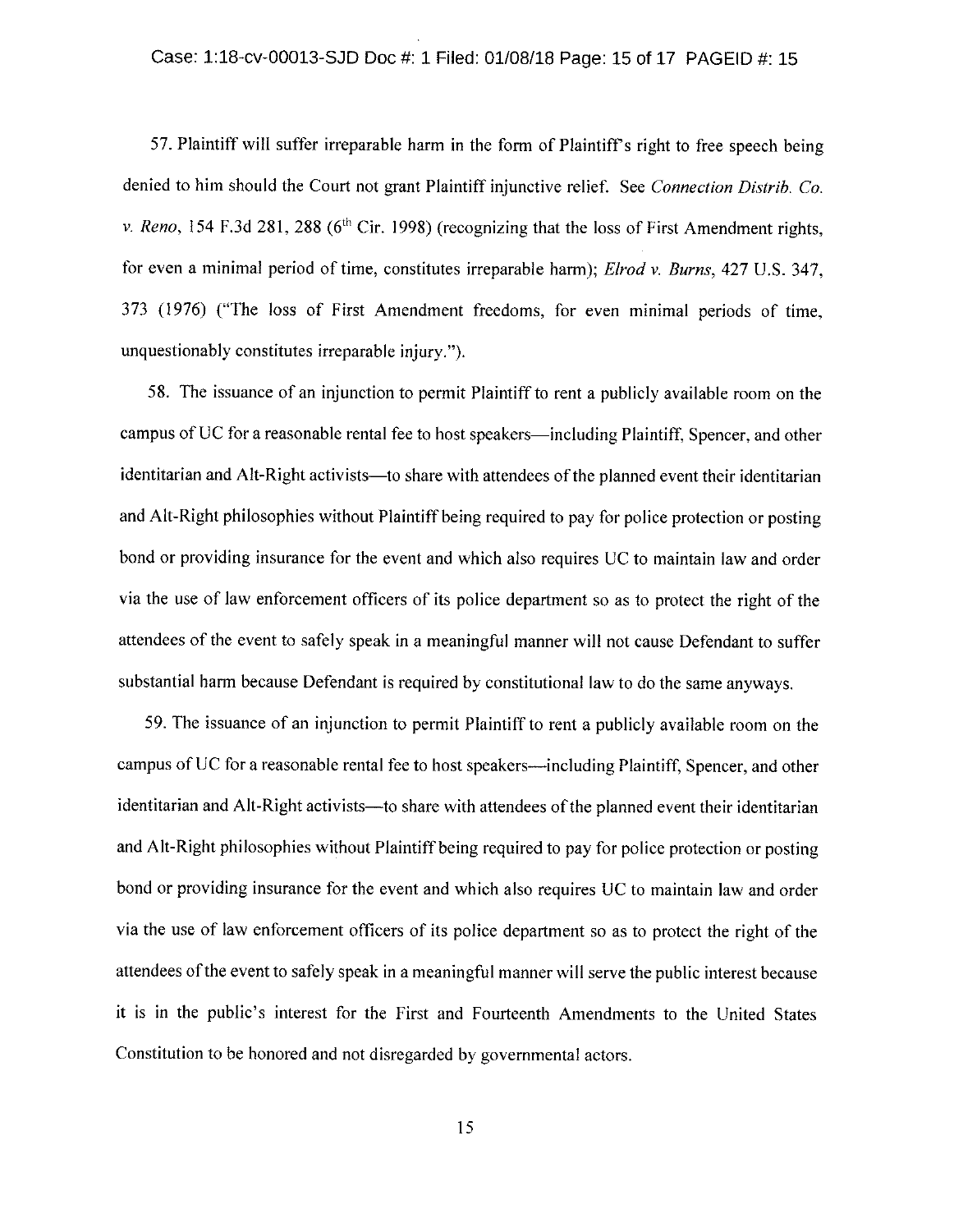WHEREFORE, Plaintiff prays that this Honorable Court will award Plaintiff  $(1)$ declaratory relief by decreeing that Defendant violated Plaintiff's right to free speech by requiring Plaintiff to pay a non-nominal security fee—based in part upon the community's expected hostile reaction to the political viewpoint espoused by Plaintiff or the content of the proposed event's speech—to rent a publicly available room on  $UC$ 's campus and  $(2)$  preliminary and permanent injunctive relief whereby Defendant is ordered to timely permit Plaintiff to rent a publicly available room on the campus of UC for a reasonable rental fee to host speakers—including Plaintiff, Spencer, and other identitarian and Alt-Right activists—to share with attendees of the planned event their identitarian and Alt-Right philosophies without Plaintiff being required to pay for police protection or posting bond or providing insurance for the event and which also requires UC to maintain law and order via the use of law enforcement officers of its police department so as to protect the right of the attendees of the event to safely speak in a meaningful manner.

### **JURY TRIAL DEMAND**

Pursuant to Fed. R. Civ. P. 38, Plaintiff hereby respectfully demands a trial by jury as to all triable issues of fact in the instant civil action.

Respectfully submitted,

### BRISTOW LAW, PLLC

 $\sqrt{s}$  Kyle J. Bristow Kyle J. Bristow (#0089543) P.O. Box 381164 Clinton Twp., MI 48038 (P): (248) 838-9934  $(F): (586)$  408-6384 (E): BristowLaw@gmail.com Attorney for Cameron Padgett

Dated: January 8, 2018